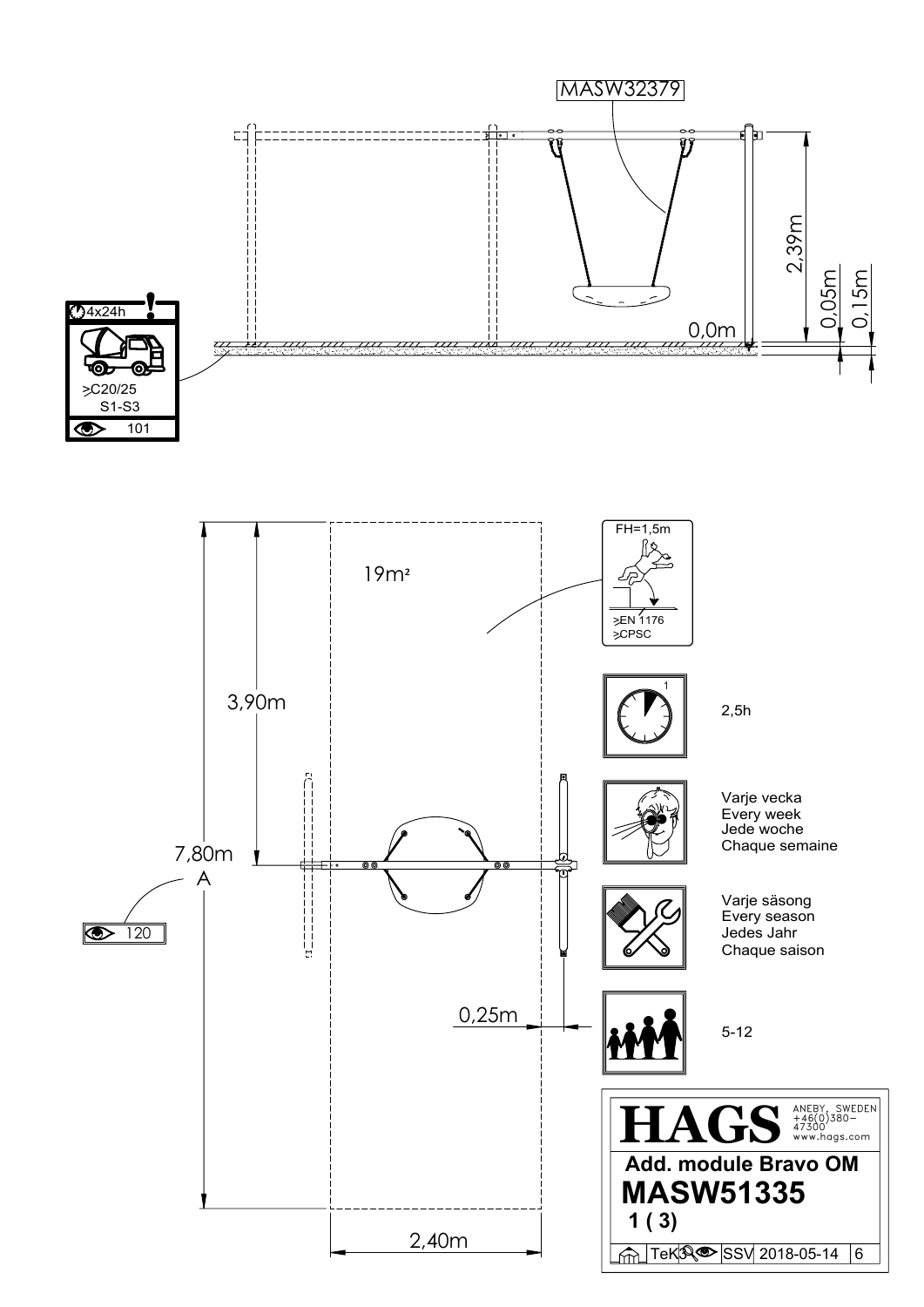

| NR. | <b>Description MA</b>                  | Item Number | Qty |                                                                              |
|-----|----------------------------------------|-------------|-----|------------------------------------------------------------------------------|
|     | Beam additional module Bravo           | 8057737     | 1   |                                                                              |
| 2   | Omega OM                               |             | 1   |                                                                              |
| 3   | Leg                                    | 8057666     | 2   | $\textbf{HACS}$ $\textbf{MES}$ $\textbf{S}$ $\textbf{MEDX}$ $\textbf{SNOEN}$ |
| 4   | IM6S 8.8 M16x120                       | 8057703     | 2   |                                                                              |
| 5   | IM6M -8 M16                            | 8042812     | 2   | Add. module Bravo OM                                                         |
| 6   | 017x28x2,5                             | 8058078     | 2   | <b>MASW51335</b>                                                             |
|     | End piece                              | 8043004     | 3   | 2(3)                                                                         |
| 8   | Screw, thr-forming M6x25-8.8-(ISO7380) | 8027762     | 4   | M TeKR <sup>O</sup> SSV 2018-05-14<br>l 6                                    |